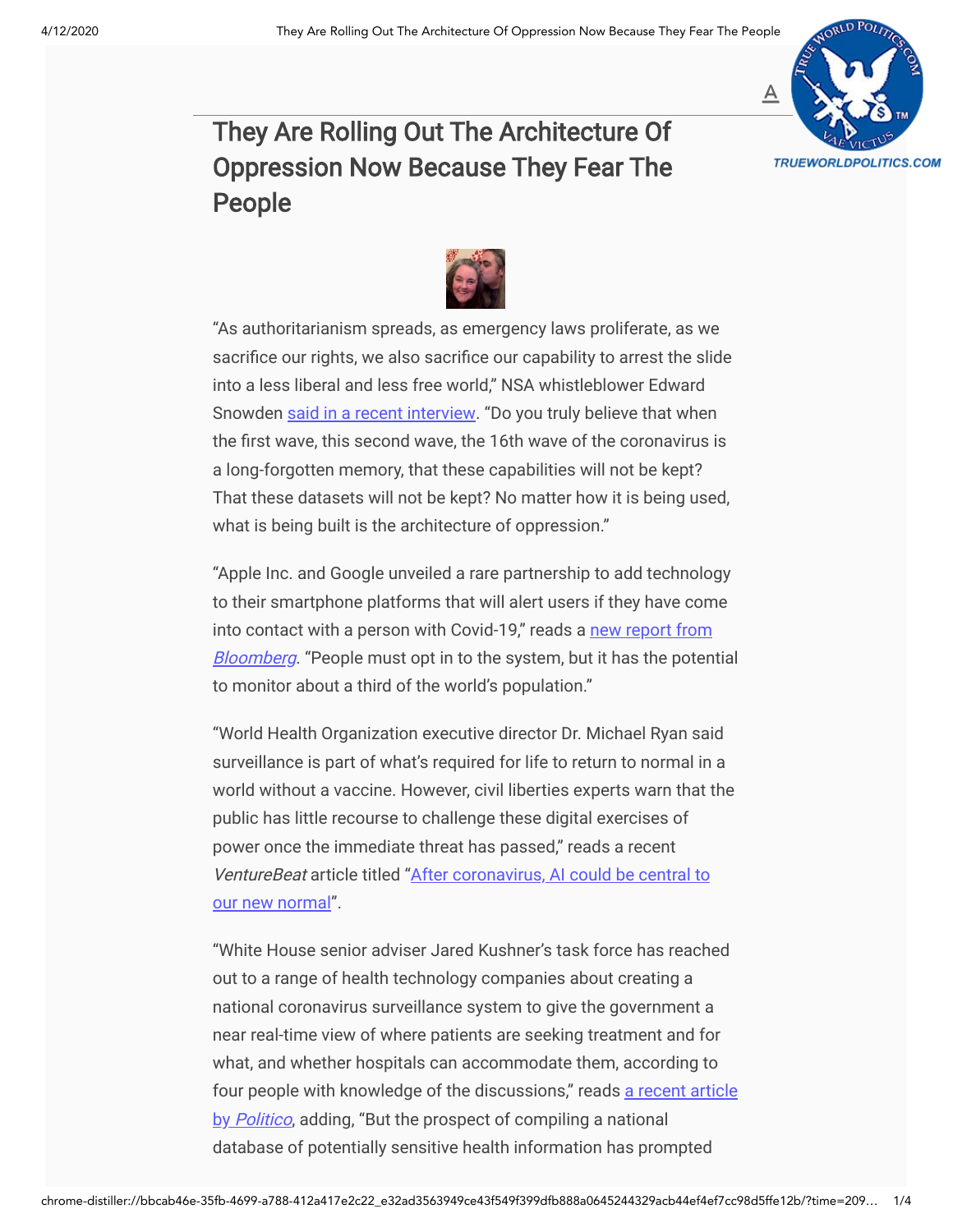4/12/2020 They Are Rolling Out The Architecture Of Oppression Now Because They Fear The People

concerns about its impact on civil liberties well after the coronavirus threat recedes, with some critics comparing it to the Patriot Act enacted after the 9/11 attacks."

"Mass surveillance methods could save lives around the world, permitting authorities to track and curb the spread of the novel coronavirus with speed and accuracy not possible during prior pandemics," The Intercept's Sam Biddle [wrote last week,](https://theintercept.com/2020/04/02/coronavirus-covid-19-surveillance-privacy/) adding, "There's a glaring problem: We've heard all this before. After the September 11 attacks, Americans were told that greater monitoring and data sharing would allow the state to stop terrorism before it started, leading Congress to grant unprecedented surveillance powers that often *[failed](https://www.propublica.org/article/whats-the-evidence-mass-surveillance-works-not-much)* to **preempt** much of anything. The persistence and expansion of this spying in the nearly two decades since, and the abuses exposed by Snowden and others, remind us that emergency powers can outlive their emergencies."

As [we discussed recently,](https://caitlinjohnstone.com/2020/04/07/prepare-to-have-your-worldview-obliterated/) it's an established fact that power structures will seize upon opportunities to roll out oppressive authoritarian agendas under the pretense of protecting ordinary people, when in reality they'd been working on advancing those agendas since long before the crisis being offered as the reason for them. It happened with 9/11, and we may be certain that it is happening now.

The reason for this is simple: the powerful are afraid of the public. They always have been. For as long as there has been government power, there has been the fear that the people will realize the power of their numbers and overthrow the government that is in power. And understandably so; it has happened many times throughout history.

[This is more the case now than ever. The oppressive, exploitative](https://www.jonathan-cook.net/blog/2018-09-20/neoliberal-order-dying-wake/) nature of neoliberalism has created a dissatisfaction that's converged with humanity's historically unprecedented ability to network and share information, which has seen anti-government protests and movements arising all around the world. Despite the longstanding [media blackout on the Yellow Vests protests](https://www.counterpunch.org/2018/12/12/blacking-out-the-yellow-vests-on-cable-news-corporate-media-doing-its-job/) in France, you may be absolutely certain that eyes widened and leaders snapped to attention all around the planet when the words "We've chopped off heads for less than this" were scrawled in graffiti on the Arc de Triomphe during the early days of the demonstrations.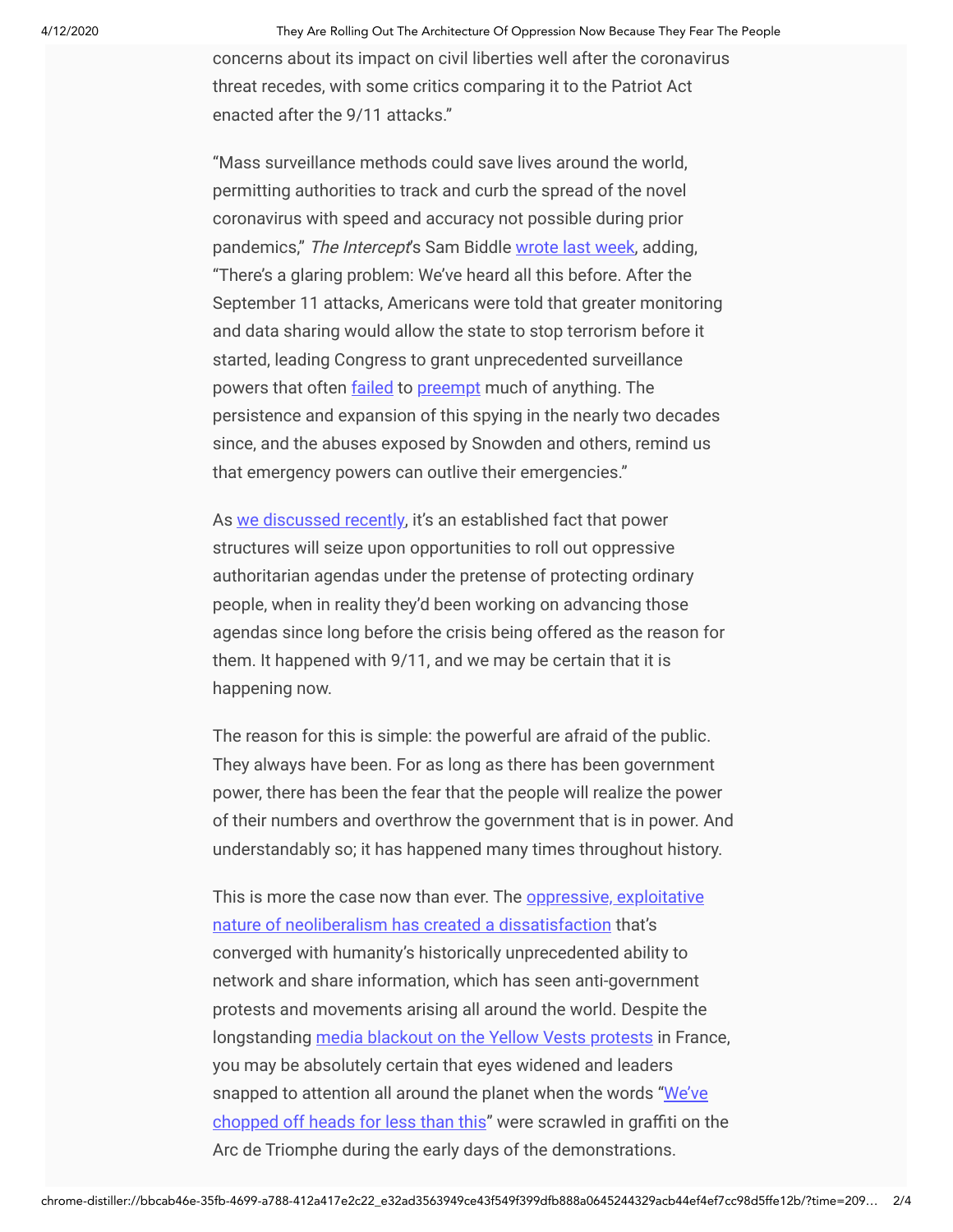4/12/2020 They Are Rolling Out The Architecture Of Oppression Now Because They Fear The People

Leaders are made vastly more fearful and skittish by the fact that this dissatisfaction with the current world order just happens to be occurring at a time when that world order is already at its most [tenuous point in decades, with a surging China poised to surpass the](https://caitlinjohnstone.com/2020/04/08/anti-china-hysteria-is-ultimately-not-about-covid-19-racism-or-communism-but-power/) [US as a superpower on the world stage and collaborating with Russia](https://twitter.com/caitoz/status/1248369007750569986) and other unabsorbed nations to create a truly multipolar world. It becomes much more difficult to control dominant narratives in a way [that can effectively manufacture consent for the aggression that will](https://www.scmp.com/news/china/military/article/3079303/us-military-researchers-call-use-privateers-against-china) be necessary to [freeze and reverse this shift](https://twitter.com/ForeignPolicy/status/1248570172731994112) away from unipolar domination when the denizens of that unipolar empire are out in the streets demanding its downfall.

And so of course internet censorship is being ramped up as well, with the [mass media demanding](https://caitlinjohnstone.com/2020/03/31/peoples-skepticism-about-covid-19-is-the-fault-of-the-lying-mass-media/) that plutocrat-owned tech companies do more to combat coronavirus "disinformation" and these government[allied tech giants all too happy to oblige. In a recent escalation in this](https://caitlinjohnstone.com/2019/05/11/silicon-valley-giants-collaborate-with-the-us-government-on-venezuela/) ongoing trend, Youtube [changed its rules and began deleting videos](https://www.bbc.com/news/technology-52198946) accordingly after David Icke said there is a connection between coronavirus and 5G in a controversial video on that platform. Youtube is [owned by Google](https://en.wikipedia.org/wiki/YouTube), which [has been a military-intelligence contractor](https://surveillancevalley.com/blog/google-has-been-a-military-contractor-from-the-very-beginning) with [ties to the CIA and NSA since its very inception;](https://qz.com/1145669/googles-true-origin-partly-lies-in-cia-and-nsa-research-grants-for-mass-surveillance/) you don't have to like Icke or his views to be repulsed by the idea of this institution manipulating human communication with an increasingly iron fist.

The escalations in internet censorship and the escalations in surveillance are both directed at a last-ditch effort to control the masses before control is lost forever, and neither are intended to be rolled back when the threat of the virus is over. People are now off the streets, with their communications being restricted and the devices they carry in their pockets being monitored with more and more intrusiveness. There are of course some good faith actors who legitimately want to protect people from the virus, just as there were some good faith actors who wanted to protect people from terrorism after 9/11, but where there is power and fear of the public there will be an agenda to reel in the freedom of the masses.

Journalist Jonathan Cook said best when [he wrote](https://www.jonathan-cook.net/blog/2020-03-24/coronavirus-terrified-us/), "Our leaders are terrified. Not of the virus  $-$  of us."

\_\_\_\_\_\_\_\_\_\_\_\_\_\_\_\_\_\_\_\_\_\_\_\_\_\_\_\_\_\_\_\_\_\_